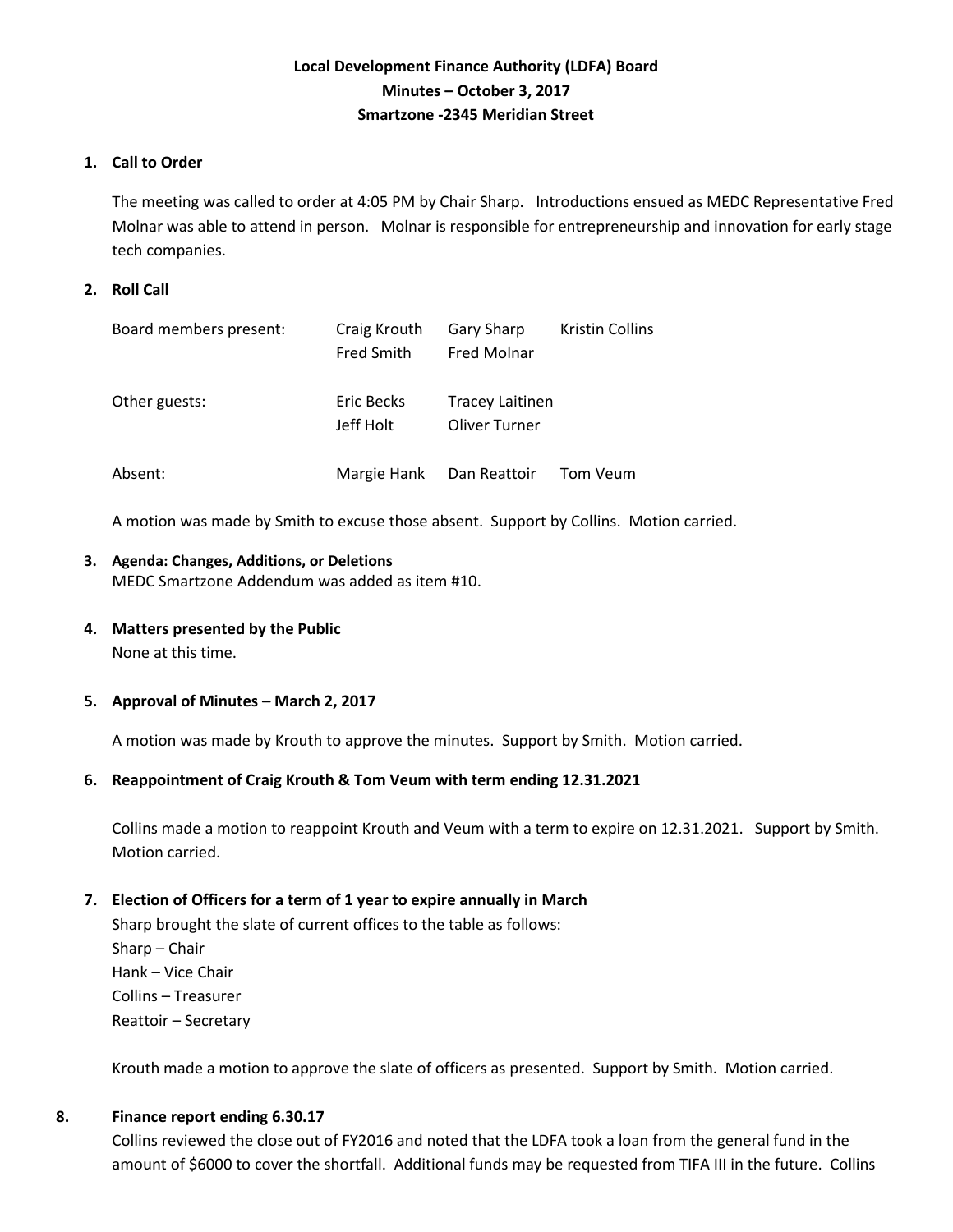noted that no future expenses will come out of this fund including Smartzone operational boiler fees. Taxes were refunded in the amount of \$3085 due to change in value of principal residence.

Smith made the motion to approve the finance report as presented. Support by Krouth. Motion carried.

### **9. 2017-18 Finance report and projections for 2018-19**

Collins distributed report ending 9.30.17 noting September is the highest tax collection month. Revenue collected is at 56% of budget at this time. Transfers in from TIFA III are at 5%. The budget of \$30,000 is in error as a previous agreement supports Smartzone building operations from TIFA III for 2 years due to taking over on 7.1.16. After that there is not support coming from LDFA or TIFA III for building operations at this point, but that may have to be revisited at a later date. Debt service amortization was reviewed.

Then in reviewing projections beyond 2019, revenue is expected to increase so no funds are estimated from TIFA III at this time. Collins noted that the only expenditure for LDFA is the debt service/bond obligation and then the promise to repay TIFA III. The Meijer valuation as of 12.31.16 was at 56% of taxable value at \$31,700 and is expected to double for 2018-19.

Smith made the motion to approve the finance report as presented. Support by Krouth. Motion carried.

#### **10. Addendum to Smartzone agreement**

Molnar presented his perspective on the new addendum that was handed down the from Community Development division at MEDC. This agreement would bring all SmartZones in compliance with the reporting requirements. Each LDFA will need to go into the MEDC portal and enter the information for 2016 by 12.1.17 and 2017 data by April 2017. Discussion was had on why we would have to report on 2016 if the addendum was effective in 2017. Molnar explained that many Smartzones will have trouble obtaining these statistics, but that we need to use the numbers we can support. Collins noted that City Finance has no issues reporting on items 1- 4 and 10-12; because they are already shared with the Department of Treasury and are audited. Lengthy discussion was had on who would have the best data as far as jobs, investments, etc. and since our Smartzone geography is the entire City of Sault Ste. Marie, it is not simple to track. Becks offered to report on items 5, 7, 13 because he tracks that due to his Gatekeeper grant. It was not determined where the other 3<sup>rd</sup> party data would be obtained. Molnar supports the idea that reporting will increase communication between the MEDC, LDFA, Smartzone and City as well as the public. Molnar explained that in the future a methodology will be developed to create a universal reporting matrix to calculate "number of jobs". This would essentially be a multiplier. Collins noted that this is very subjective and difficult to verify. Molnar gave the example of Ann Arbor Spark and how they use surveys and employ a person just to handle data collection and still only get a 30% return so that is solely what they report to MEDC. Sharp agreed that our LDFA does not have the expertise to report on everything that this addendum addresses. In summary, our LDFA would like to see the addendum modified to reflect that we can report on the financials, but will be relying on a  $3<sup>rd</sup>$  party for the jobs and investment portion of the reporting. Molnar did not think the addendum could be modified, but understood the reason for the change. Turner inquired if we could wait for the methodology to be provided before we sign this addendum as well as report for 2016 and 2017. Molnar was not sure and recommended contacting MEDC's Community Development Department. Tuner noted that this addendum would need to be reviewed and a motion made by the LDFA to take to City Commission as several signatures are necessary including the Mayor, City Clerk and LDFA Chair. Collins inquired as to the penalty for not reporting. Molnar explained that all the Smartzones are unprepared for this report and will struggle to fill it out. Collins suggested that we may be able to pull numbers together by looking at the number of building permits pulled at City Hall. Sharp advocated for compliance, but